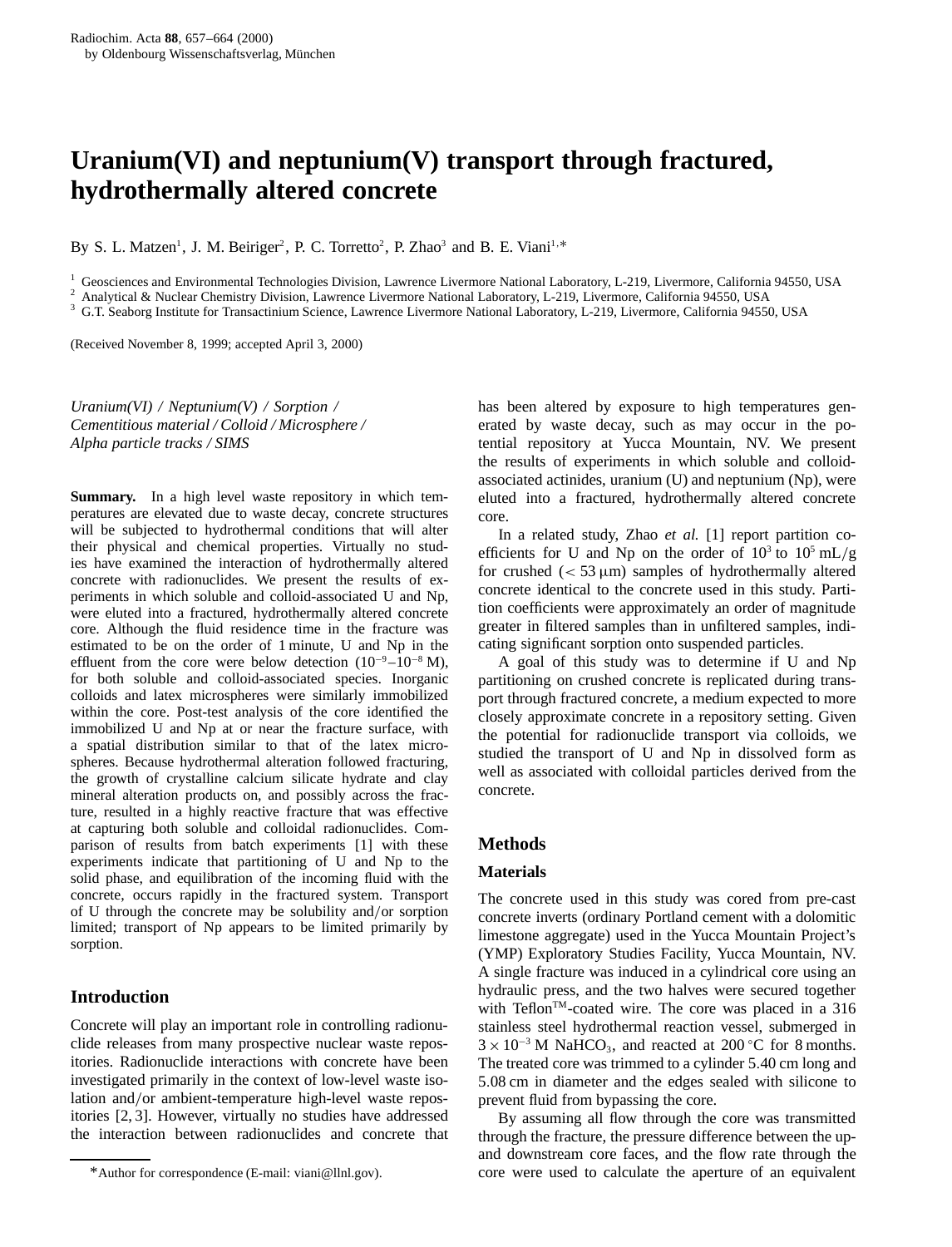rectangular fracture. The average aperture height (based on 12 transport experiments) was ∼ 6 µm, which corresponds to a fracture volume of 0.016 mL. In contrast, the total connected porosity of the core matrix was calculated to be 0.20 (21.9 mL) by comparing the water saturated weight to the oven dry (52 ◦ C) weight.

#### **Concrete characterization**

The mineralogy of the unaltered and hydrothermally altered concrete was identified by X-ray diffraction analysis (XRD) using a Scintag X-ray diffractometer with Cu  $K_{\alpha}$  radiation. Bulk samples of ground concrete were X-rayed using a sidemount sample holder. Clay-sized particles  $(< 1 \mu m)$  were separated by centrifugation, washed with  $MgCl<sub>2</sub>$  to saturate exchange sites and flocculate the clay, washed with deionized water, and deposited as oriented films on zerobackground quartz plates. The oriented films were solvated with ethylene glycol to assist in identification of layer silicate clays.

Minerals identified in the unaltered and hydrothermally altered concrete are shown in Table 1. During hydrothermal treatment, portlandite  $(Ca(OH)_2)$ , quartz, and amorphous calcium-silicate-hydrate gels altered to the crystalline Ca-Si- $H_2O$  phases scawtite  $(Ca_7Si_6(CO_3)O_{18}-2H_2O)$ , tobermorite  $(Ca_5Si_5(OH)_2-4H_2O)$  and xonotlite  $(Ca_6Si_6O_{17}(OH)_2)$ . In addition, hydrothermal treatment also resulted in the formation of two clay minerals, smectite, a 2 : 1 layer silicate clay, and serpentine, a 1 : 1 layer silicate.

#### **Transport experiments**

The core was encased in a Viton<sup>TM</sup> rubber sleeve, fixed between two Teflon<sup>TM</sup> fluid distribution plates, and inserted in the core-flow apparatus (Fig. 1). A confining pressure of  $\sim$ 3.4 MPa was applied to the Viton-encased core via a hydrocarbon fluid (Isopar<sup>TM</sup>) to prevent fluid flow along the outside of the core. The confining pressure cycled  $(\pm 0.3 \text{ MPa})$ in response to diurnal temperature changes  $(\pm 0.5 \degree C)$ .

A piston pump was used to elute a carrier solution of 0.01 M NaCl at constant flow rate. Tracer and sample solutions were input into the carrier solution through sample injection loops (0.50, 5.00, and 11.69 mL) upstream from

**Table 1.** Mineral phases identified by X-ray diffraction in untreated and hydrothermally treated concrete.

| Phase       | Untreated<br>concrete | Hydrothermally<br>treated concrete |
|-------------|-----------------------|------------------------------------|
| Dolomite    | major <sup>a</sup>    | major                              |
| Calcite     | major                 | major                              |
| Ouartz      | major                 | minor                              |
| Portlandite | major                 | not observed                       |
| Scawtite    | not observed          | minor                              |
| Tobermorite | not observed          | minor                              |
| Xonotlite   | not observed          | minor                              |
| Smectite    | not observed          | minor                              |
| Serpentine  | not observed          | minor                              |

a: *Major*, *minor* indicates relative abundance of the phase based on XRD peak heights.



**Fig. 1.** Schematic of fracture flow apparatus.

the core. Effluent from the core was collected using a dropcounter fraction collector. Upstream and downstream fluid pressure, confining fluid pressure, and core temperatures were continuously monitored using pressure transducers and thermocouples. The transport experiments are summarized in chronological order in Table 2.

### **Fluid analysis**

Effluent samples were analyzed for iodide using an iodide selective electrode, for U and Np using liquid scintillation, for cationic constituents and silica using inductively coupled plasma atomic emission spectrometry (ICP-AES), for anions using ion chromatography, for dissolved inorganic carbon using titration, for inorganic colloids using laser breakdown spectrometry (LBS), and for colloidal microspheres using fluorimetry. Uranium solutions were 98.45 mass percent  $^{238}$ U, 0.85 mass percent  $^{233}$ U, and 0.65 mass percent 235U, as determined by thermal ionization mass spectrometry and alpha spectroscopy, and standardized against NIST U using UV-VIS spectroscopy. The 237Np stock solution was standardized using a NIST-calibrated gamma spectroscopic standard; the <sup>233</sup>Pa daughter was a negligible percentage of total radioisotope mass. The oxidation states of  $Np(V)$ , and U(VI), were verified using UV-VIS spectroscopy.

# **Concrete-derived colloids**

Concrete-derived colloids were prepared by separating the  $\langle 1-\mu m \rangle$  fraction from crushed concrete by successive rounds of ultra sonic dispersion followed by centrifugation. The colloids were identified (via XRD) to be primarily calcite and smectite. The particle size distribution of the colloids suspended in 0.01 M NaCl was determined to be monomodal, with an average particle diameter of 320 nm, based on analysis with photon correlation spectrometry.

Particle concentrations in the effluent were assayed using LBS, which detects the acoustic wave emitted when a laser beam interacts with a particle [4]. Although absolute concentrations or particle size data could not be measured, the detection limit based on 496 nm polystyrene standards was conservatively estimated to be  $\sim 10^6$  particles/mL.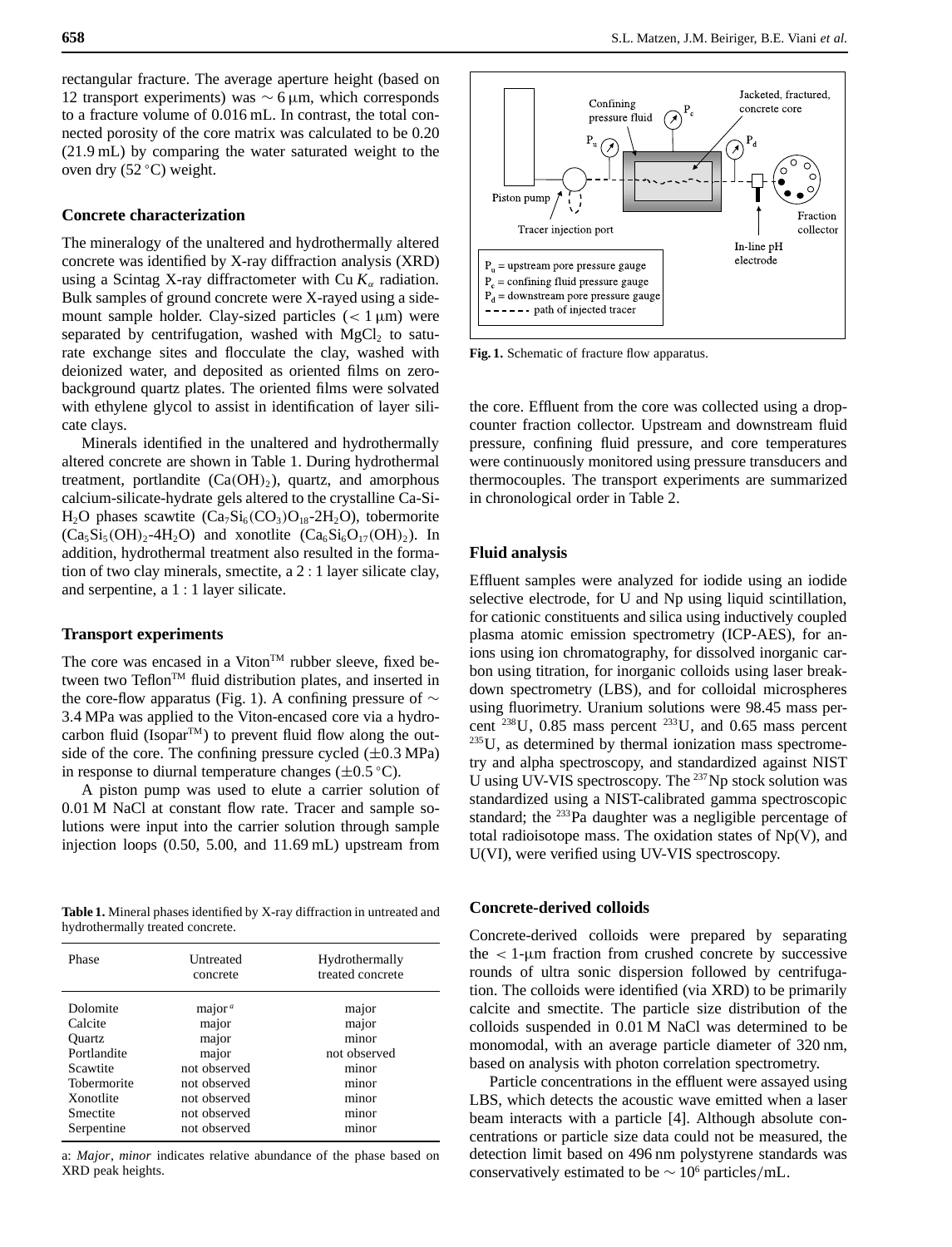|  | <b>Table 2.</b> Chronological summary of fracture flow experiments. |  |
|--|---------------------------------------------------------------------|--|
|--|---------------------------------------------------------------------|--|

| Test $IDa$ | Carrier<br>fluid/eluent           | Injected<br>tracer    | Tracer<br>concentration             | Pulse<br>volume<br>(mL) | Total effluent<br>collected <sup>b</sup><br>(mL) | Tracer detection<br>limit                                        | Flow<br>rate<br>(mL/hr) | Average<br>permeability<br>$(10^{-16} \text{ m}^2)$ |
|------------|-----------------------------------|-----------------------|-------------------------------------|-------------------------|--------------------------------------------------|------------------------------------------------------------------|-------------------------|-----------------------------------------------------|
| I-111397   | 0.01 M NaCl,<br>pH 6              | Iodide                | $7.5 \times 10^{-4}$ M              | 0.56                    | 65                                               | $5\times10^{-8}$ M                                               | $\mathbf{1}$            | 9.12                                                |
| I-121997   | 0.01 M NaCl,<br>pH 6              | Iodide                | $7.5 \times 10^{-4}$ M              | 0.56                    | 86.5                                             | $5 \times 10^{-8}$ M                                             | $\mathbf{1}$            | 3.65                                                |
| Np-123197  | 0.01 M NaCl,<br>pH 6              | Dissolved Np          | $2.6 \times 10^{-6}$ M              | 5.06                    | 189                                              | $8 \times 10^{-9}$ M                                             | $\mathbf{1}$            | 4.66                                                |
| U-010998   | 0.01 M NaCl,<br>$pH_6$            | Dissolved U           | $2.1 \times 10^{-6}$ M              | 5.06                    | 218                                              | $1 \times 10^{-8}$ M                                             | $\mathbf{1}$            | 6.75                                                |
| I-072298   | 0.01 M NaCl,<br>pH <sub>6</sub>   | Iodide                | $7.5 \times 10^{-4}$ M              | 0.56                    | 114                                              | $5 \times 10^{-8}$ M                                             | $\mathbf{1}$            | 4.24                                                |
| CC-092898  | 0.01 M NaCl,<br>pH 6              | Concrete<br>colloids  | $371 \text{ mg/L}$                  | 11.75                   | 40                                               | $4 \times 10^{-2}$ mg/L                                          | 1                       | 6.51                                                |
| NpS-100298 | 0.01 M NaCl,<br>pH <sub>6</sub>   | Dissolved Np          | $2.0 \times 10^{-6}$ M              | 11.75                   | 91                                               | $2 \times 10^{-9}$ M                                             | $\mathbf{1}$            | 6.01                                                |
| NpC-100798 | 0.01 M NaCl,<br>pH 6              | Np-spiked<br>colloids | $157 \,\mathrm{mg/L}$               | 11.75                   | 34                                               | $2 \times 10^{-8}$ M Np;<br>$4 \times 10^{-2}$ mg/L<br>particles | $\mathbf{1}$            | 5.82                                                |
| NpC-102698 | 0.01 M NaCl,<br>pH <sub>6</sub>   | Np-spiked<br>colloids | $157 \,\mathrm{mg/L}$               | 11.75                   | 56                                               | $4 \times 10^{-9}$ M Np;<br>$4 \times 10^{-2}$ mg/L<br>particles | 1                       | 4.42                                                |
| I-111298   | 0.01 M NaCl,<br>pH 6              | Iodide                | $7.5 \times 10^{-4}$ M              | 0.56                    | 22                                               | $5 \times 10^{-8}$ M                                             | $\mathbf{1}$            | 4.32                                                |
| I-111698   | 0.01 M NaCl,<br>pH 6              | Iodide                | $7.5 \times 10^{-4}$ M              | 0.56                    | 15.5                                             | $5\times10^{-8}\,\mathrm{M}$                                     | 0.1                     | 4.01                                                |
| C-112598   | $2 \text{ mM HCO}_3$ ,<br>pH 8.46 | (none)                |                                     |                         | 535                                              | $6 \times 10^{-8}$ M U;<br>$8 \times 10^{-9}$ M Np               | 1 <sup>c</sup>          | 2.48                                                |
| M-122198   | 0.01 M NaCl,<br>pH <sub>6</sub>   | Microspheres          | $4.5 \times 10^{7}$<br>particles/mL | 5.06                    | 16                                               | 400 particles/mL                                                 | 1                       | 1.94                                                |

a: Test ID indicates date of test (MMDDYY).

b: Total effluent collected after tracer pulse injected into flow.

c: Flow rate was changed to 0.1 mL/hr for the last 7 mL of effluent collected.

#### **Np-associated colloids**

Transport experiments (Table 2) were conducted with untraced and Np-spiked colloid suspensions. The spiked suspension was prepared by adding a small amount  $(11 \mu L)$ of NpO<sub>2</sub><sup>+</sup> stock solution to the suspension (total Np  $\sim$  $2 \times 10^{-6}$  M), along with NaOH to maintain the pH of the suspension at 9. Neptunium partitioning to the colloids determined by counting filtered and unfiltered samples varied between 30%–50% of the Np added. The suspension was monitored several times during each experiment to verify that there were no changes in Np partitioning.

# **Fluorescent microspheres**

One transport test (Table 2) was done using  $1-\mu m$  fluorescent Fluoresbrite™ carboxylate microspheres. The lower detection limit, using fluorimetry, was conservatively estimated to be 400 particles/mL.

## **Post-experiment core analysis**

Following the transport experiments, the core was removed from the apparatus and analyzed. Scanning electron microscopy was used to examine minerals on the fracture surface and the up- and downstream faces of the core. To gauge the extent of radionuclide transport along the fracture and into the matrix, alpha particle tracks were recorded in film (TASTRAK CR-39*<sup>1</sup>*) exposed to thin sections cut from the core (Fig. 2a) [5]. In addition, the relative concentrations of U and Np along a transect from the fracture into the matrix was measured using a Cameca IMS 3F secondary ion mass spectrometer (SIMS) using methods developed previously for rock and glass samples [6,7]. The SIMS measurements were made on a thin section cut from the upstream face of the core (Fig. 2a).

# **Geochemical modeling**

Geochemical modeling was used to assess potential solubility controls on U and Np partitioning in concrete. Solution speciation and mineral equilibria were calculated using the geochemical modeling code REACT [8] and version thermo.com.full.V8.R6 of the GEMBOCHS thermodynamic database [9]. It was assumed that the system was oxidizing (fugacity  $O_2 = 0.2$ ) and, for noncarbonate containing carrier solutions, that the fugacity of CO<sub>2</sub> was controlled by dissolution and equilibration with calcite.

<sup>&</sup>lt;sup>1</sup> Obtained from Track Analysis Systems, Ltd., Bristol, U.K.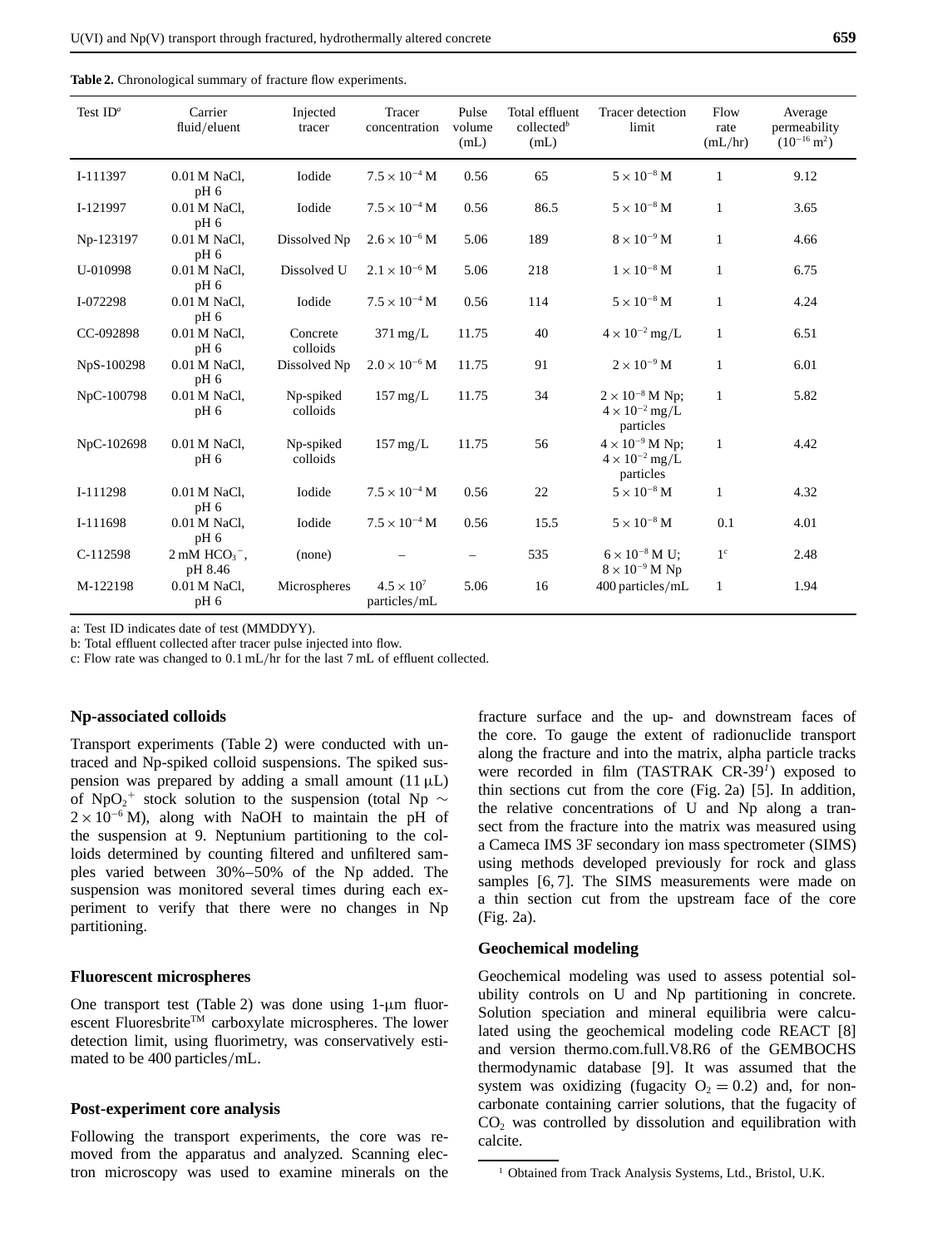

# **Results and discussion**

# **Carbonation of concrete**

A major chemical/mineralogical alteration expected in concrete exposed to groundwater is 'carbonation'; the growth of calcite at the expense of relatively soluble 'cement' phases such as portlandite and amorphous calcium silicate hydrate (CSH) gels. Hydrothermal alteration of these phases to more crystalline CSH phases would be expected to significantly affect both the rate and extent of carbonation of concrete. The extent of carbonation and its effect on concrete/radionuclide interaction would depend on the relative timing of radionuclide release and hydrothermal alteration. The concrete used in this study contained abundant calcite and dolomite introduced in the aggregate; hence, the results presented are most relevant to radionuclide interaction with a hydrothermally altered concrete that has been significantly carbonated.

# **Distribution of alteration products in core**

Scanning electron microscope (SEM) images of the core show complex alteration of the fracture surface and the upand downstream core faces (Fig. 3). The fracture surface is covered with blade-like, fibrous, and platy alteration products (Figs. 3a,b). Based on morphology, the blade-like and **Fig. 2.** Post-test examination of the fractured concrete core. The core was separated along the fracture surface, and the upper half was sawn in two longitudinally. (**a**) Diagram showing cut concrete core and analysis locations. The entire lower half of the core fracture surface was photographed to show positions of fluorescent microspheres. Thin sections cut along the front and longitudinal faces from one of the upper core pieces were used for alpha track autoradiography. A section cut from the front surface of the lower half of the core, was polished (removing ∼ 50–75 µm), and used for the SIMS analysis. (**b**) Photograph of lower fracture surface showing immobilized fluorescent latex microspheres (bright areas). (**c**) Alpha particle tracks (red) superimposed on an optical micrograph of a thin section taken from the vertical surface of the longitudinal saw-cut showing the fracture surface. Material to right of fracture surface is epoxy. (**d**) SEM micrograph showing SIMS transect. Material to left of fracture surface is epoxy. (**e**) Relative radionuclide concentrations along SIMS transect.

fibrous structures are tentatively identified as  $Ca-Si-H<sub>2</sub>O$ phases, and the platy minerals are tentatively identified as clays. SEM analysis of pieces of altered concrete not subjected to the eluents used in this experiment showed similar alteration products. Therefore, we assume that these phases formed during the hydrothermal alteration of the core, not during the fracture flow experiments. However, acicular alteration products observed on the downstream end were not observed on the upstream face (Figs. 3c,d). It is possible that the acicular phase has been dissolved from the upstream face during flow tests by the large volume of pH 6 NaCl carrier solution ( $\sim$  500 mL) and/or the pH  $\sim$  4 radionuclide tracer solutions ( $\sim$  20 mL) that were pumped through the core. Alternately, this phase may represent an alteration product that formed on the down-stream face during flow-testing.

# **Effluent composition**

The composition of the effluent is listed in Table 3 and compared to the composition of fluids determined after equilibration of crushed concrete in batch tests [1]. The pH as measured with in-line electrodes was 11.2, about 0.5 unit higher than in the batch experiments and the calcium levels were also larger in the effluent vs. the batch tests. The contact times in the batch experiments were on the order of months. In contrast, at a flow rate of 1 mL/hr, the residence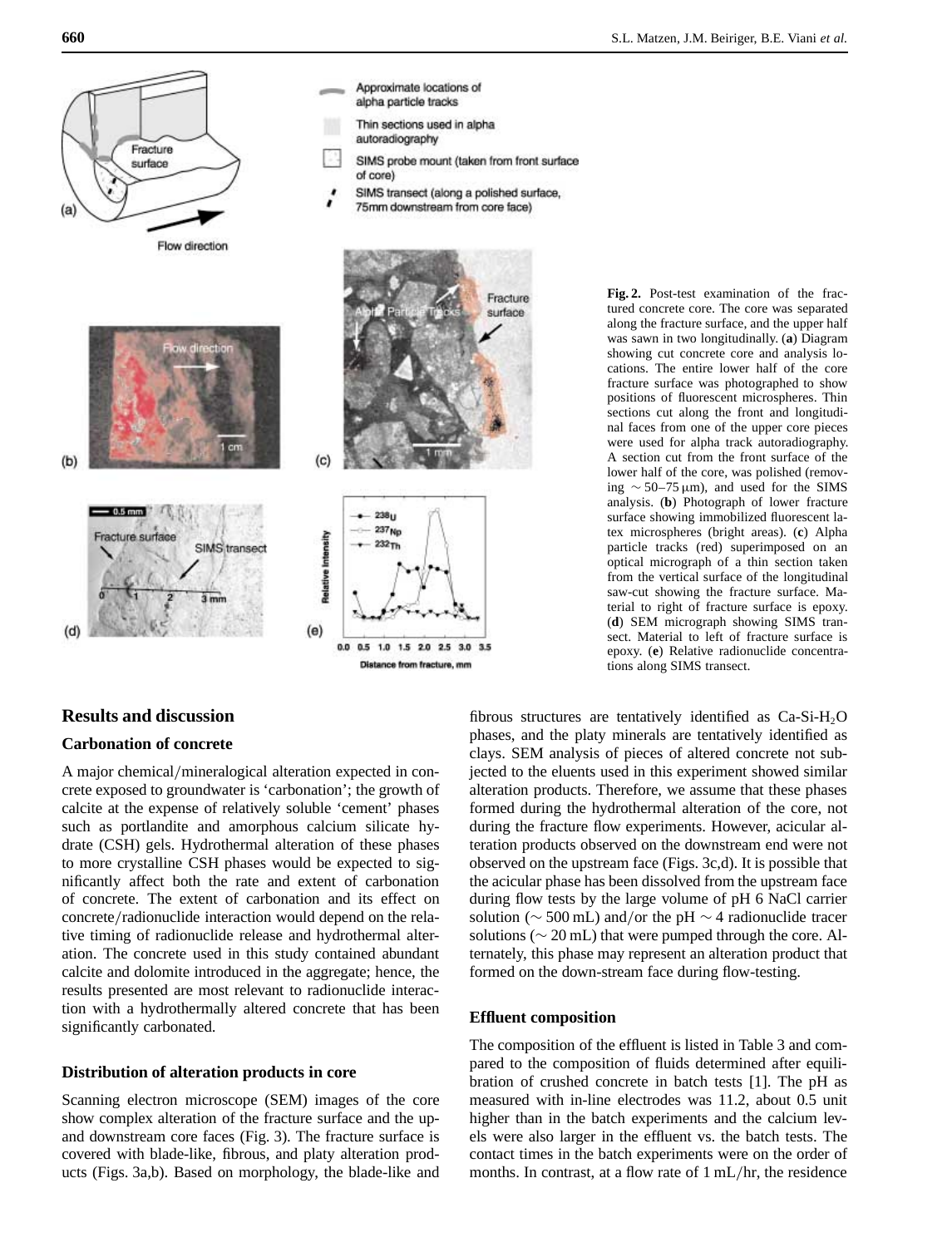

**Fig. 3.** SEM images of hydrothermally altered fractured concrete core; (**a**) and (**b**) micrographs of fracture surface; (**c**) micrograph of upstream face of core; (**d**) micrograph of downstream face.

time in the fracture (based on an effective fracture volume of 0.016 mL) is  $\sim$  1 minute. The assumption that equilibrium with calcite could control dissolved carbonate levels was tested using the React geochemical modeling code [8]. Although the residence time is small, because of the relatively large ratio of fracture surface area to fracture volume, calculations using React, with explicit consideration of calcite dissolution kinetics at pH 11 [10], show that equilibrium with calcite would be obtained within 1 minute for reasonable calcite surface areas (e.g.,  $> 0.2 \times$  the geometric surface area of a rectangular fracture). Therefore, in the absence of an external source of  $CO<sub>2</sub>$  (aside from that introduced with the 0.01 M NaCl carrier solution), dissolved carbonate levels are predicted to be small  $(< 1.5 \text{ mg/L C})$  when controlled by calcite equilibrium. The difference in dissolved calcium between batch and flow tests, may arise because the batch tests

Table 3. Compositions of fluid<sup>*a*</sup> in contact with hydrothermally altered concrete.

|             | Core $Effluentb$<br>(mg/L) | Batch Fluid <sup><math>c</math></sup><br>(mg/L) |
|-------------|----------------------------|-------------------------------------------------|
| $Ca^{d}$    | 39.1                       | 23                                              |
| $_{\rm Mg}$ | 0.1                        | < 0.5                                           |
| K           | 0.5                        | 10 <sup>s</sup>                                 |
| Na          | 227                        | 230 <sup>h</sup>                                |
| Si          | 8.66                       | 8.6                                             |
| <b>Sr</b>   | 0.23                       | 0.065                                           |
| $Cl^e$      | 367                        | $355^h$                                         |
| $SO_4$      | 18.3                       | Not analyzed                                    |
| $pH^f$      | 11.2                       | 10.7                                            |

a: Carrier/eluent solutions are shown in Table 2.

b: Average composition of effluent from fracture flow experiments.

c: From batch sorption experiments Zhao *et al.* [1].

d: Cations analyzed with ICP-AES.

e: Anions analyzed with ion chromatography.

f: pH of core effluent measured with in-line electrode; pH of batch fluid measured with standard electrode.

g: Contaminated by KCl from pH electrode.

h: Assumed based on 0.01 M NaCl supporting electrolyte.

were equilibrated in the absence of  $CO<sub>2</sub>$  (under argon) [1], and would be expected to equilibrate at a significantly lower concentration of dissolved carbon than in the flow tests. Apparently, the reaction of Si-bearing phases with the eluent is rapid as well, because the dissolved Si concentration in effluent and batch tests is similar.

## **Transport of iodide**

Iodide transport through soils and sediments is generally non-retarded and conservative [11], although partitioning of iodide to fresh Portland cement has been documented [12–14]. Integration of the iodide breakthrough curves (Figs. 4a,b) yielded recoveries that depended on volume of the effluent collected (Fig. 4c). The data in Fig. 4c suggest that all five iodide tests behave similarly; essentially complete recovery is indicated for elution volumes greater than  $\sim$  50 mL. Recoveries > 100% reflect a combination of background iodide, and/or carry over of iodide from prior tests. These data suggest that transport of iodide through concrete is conservative, as observed previously for an identically sized core of welded volcanic tuff containing a 25-µm saw-cut fracture [15]. The initial appearance of iodide in the effluent begins 3–4 mL following injection, similar to that observed for the saw-cut welded volcanic tuff using the same apparatus (Fig. 4b). Therefore, for the core length and flow rates used in these experiments, there is no measurable retardation of iodide relative to a volcanic tuff.

The breakthrough curve for iodide eluted at 0.1 mL/hr is broader and more diffuse than those at 1 mL/hr, but the initial appearance of iodide is similar (Fig. 4b). This suggests that diffusion of iodide into the matrix during the passage of the pulse, and its subsequent diffusion from the matrix to the fracture is more pronounced at low flow ( $\sim 0.5$  hour for a 0.56-mL pulse to traverse the fracture at 1 mL/hr; and  $\sim$  5 hours at 0.1 mL/hr). Matrix diffusion appears to exert a greater effect on breakthrough curves in this concrete compared to the low porosity volcanic tuff studied previously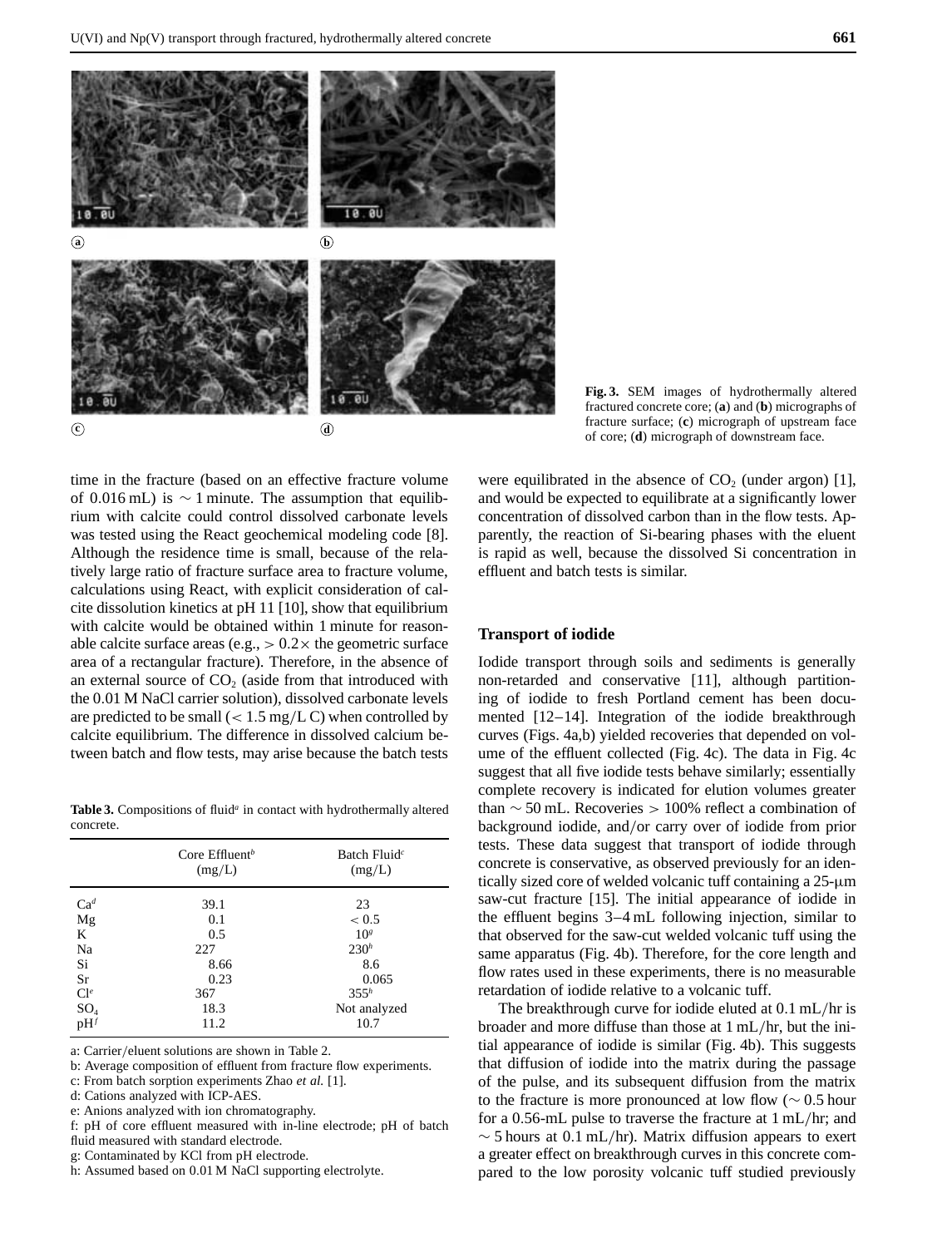

(Fig. 4b). Because of the slow flow rate, only 15 mL of effluent were collected, hence the recovery was only 33%.

# **Latex microspheres**

The movement of fluorescent latex microspheres through the core, as seen in a photograph of the fracture surface (Fig. 2b), indicates channeling down the right third of the fracture. Assuming that the position of the latex microspheres delineates the path of least resistance for fluid as well as for colloidal particles, the fluid moving most quickly through the core enters along the upstream fracture opening and is then channeled towards the right side of the fracture. Less than 1 part in  $10<sup>4</sup>$  of the injected microspheres were recovered following elution of 18 mL of carrier fluid (∼ 1100 fracture volumes).

# **Transport of U and Np**

Approximately 5 mL of  $2 \times 10^{-6}$  M U, and 17 mL of  $2 \times 10^{-6}$  M Np were injected into the core at 1 mL/hr followed by ∼ 300 mL of carrier solution (Table 2). Despite close to  $1.5 \times 10^3$  fracture volumes of radionuclide-spiked fluid passing the core with a residence time on the order of 1 minute, no activity was detected in the effluent. Apparently, U and Np were sorbed and/or precipitated rapidly, near the fracture surface.

In an attempt to facilitate Np transport, suspensions of Np-bearing colloids derived from concrete were injected into the core in two tests (Table 2). A total of 23 mL of



 $2 \times 10^{-6}$  M Np with colloids were eluted with 90 mL of carrier fluid. As for the soluble Np tests, no Np was detected in the effluent. Although LBS analysis could not be used to quantify the colloids passing through the core, breakthrough curves for the suspension tests indicate decreasing particle concentrations in the effluent for each successive test (Fig. 4d). The decrease in height and breadth of the breakthrough with each successive suspension test suggests the development of a filter. The fibrous alteration phases shown in SEM photos (Figs. 3a,b) are 2–5 times longer than the estimated fracture aperture height of  $6 \mu m$ , and may have effectively strained the injected colloids.

# **Location of immobilized U and Np**

A gamma counting survey of the outer core and fracture surfaces revealed high concentrations of radionuclides on the inlet face of the core. The location of immobilized radionuclides within the core was determined more precisely using alpha particle tracking and SIMS (Fig. 2). The extent and distribution of alpha particle tracks along the fracture surface was similar to that of the latex microspheres (Figs. 2a,b). This correlation confirms the hypothesis that the microspheres define the primary flow path and further suggests that radionuclides were not completely immobilized on the upstream face of the core, but were also present in the fluid moving through the fracture. In almost all cases, alpha tracks were concentrated along the fracture surface, however, in at least one case, tracks were observed several millimeters into the matrix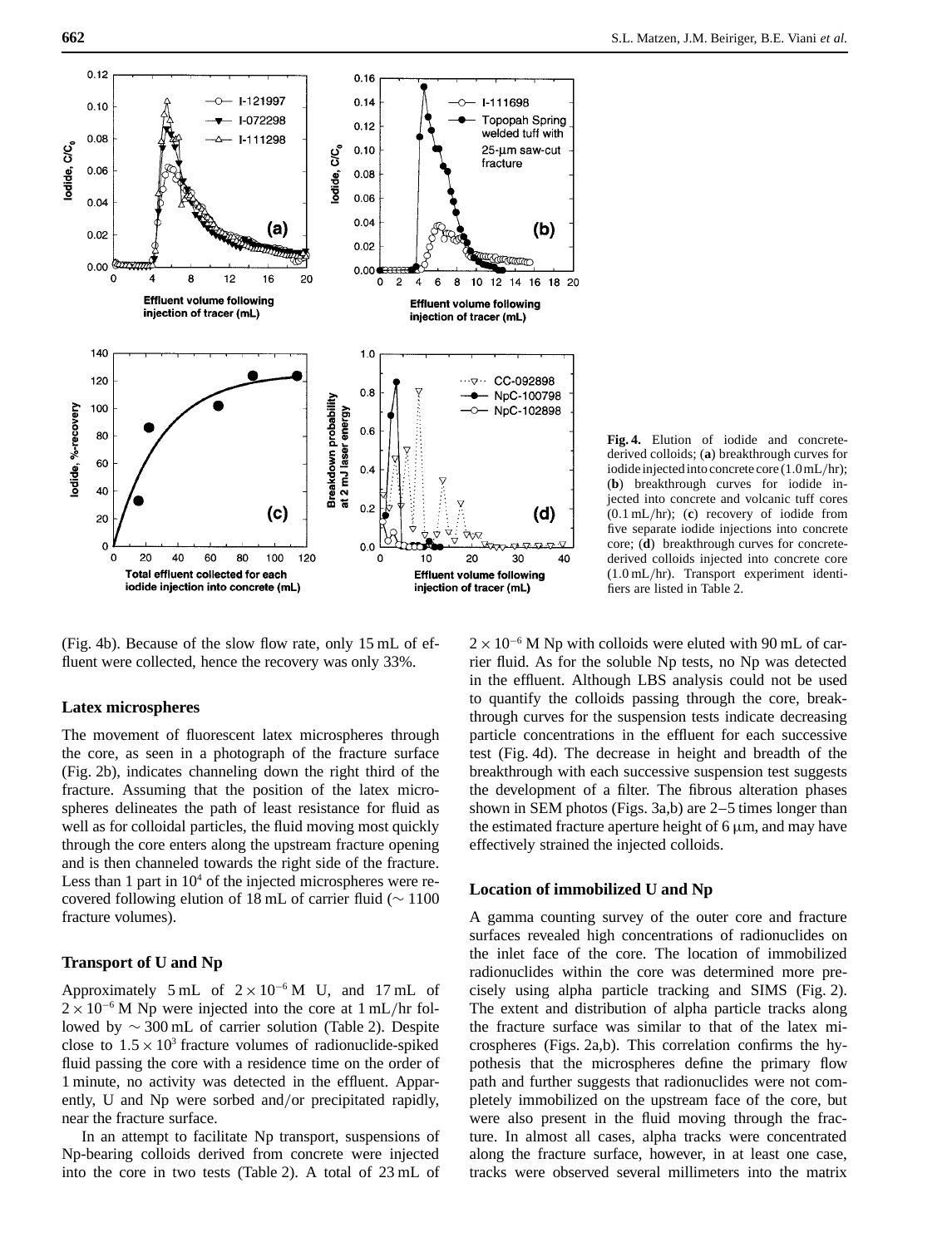A single SIMS transect normal to the fracture surface (Figs. 2d,e) (parallel to the upstream face,  $50-75 \mu m$  into the core) recorded background levels of  $^{238}$ U and  $^{237}$ Np near the fracture surface and maxima several millimeters into the matrix. The breadth of the maxima, and the distance of the centroid of the maxima from the fracture surface differ for U and Np. Whether these differences reflect differences in chemistry between these two nuclides, or the fact that U and Np were eluted into the core separately, is not known. Almost all of the alpha particle tracks were localized at the fracture surface, a distribution consistent with the high  $K_d$ 's observed for U and Np [1]. Hence, it is unlikely that diffusion of U and Np through the matrix explains the concentration maxima observed using SIMS. However, alpha particle tracks are observed 1–2 cm into the core along the main fracture surface (Fig. 4a), which indicates significant advective transport. This observation suggests that the U and Np recorded by the SIMS transect reflects the advective transport of U and Np via a secondary fracture that intersected either the front face of the core or the main fracture. To clarify the mechanisms that control the distribution of these radionuclides, more extensive and detailed two-dimensional maps of their concentration adjacent to the fractures are required.

#### **Interaction of U and Np with concrete**

Because U and Np were not detected in the effluent, their detection limits (Table 2) define an upper limit to the solubility of U- and Np-bearing phases that could potentially control transport. Using as input the composition of the effluent (Table 3), and assuming oxidizing conditions, and that dissolved carbonate is controlled by equilibrium with calcite, geochemical modeling calculations (with the GEMBOCHS thermodynamic database as modified by Zhao *et al.* [1]) indicate that there is only one U-bearing phase  $(CaUO<sub>4</sub>)$ , and no Np-bearing phases that can account for U and/or Np concentrations at or below their detection limits.

In contrast to the fracture flow experiments, U concentrations in batch experiments using the identical hydrothermally altered concrete at pH 11 [1] were 1–2 orders of magnitude greater than the detection limit. Zhao *et al.* [1] concluded that U levels were at least partly controlled by solubility, not by  $CaUO<sub>4</sub>$ , but perhaps by a more soluble phase having a similar stoichiometry [16], or by solidsolution with calcite [17, 18]. A significant difference between the batch tests and the fracture flow experiment, is the ratio of Np or U to the mass of concrete. The ratio of Np or U to concrete in the flow tests would depend on the fraction of the core contacted by the tracer solution. For example, this ratio would range from several hundred to several tens of thousands of times smaller than the ratio in the batch experiments for 1% and 100% of the core contacted by the injected solution, respectively. Considering the large  $K_d$ 's observed by Zhao *et al.* [1], retardation due to sorption would be expected to effec-

tively maintain effluent concentrations well below solubility levels and detection limits even for flow paths contacting only a small fraction of the core. The presence of alpha tracks several cm into the core indicates significant transport of U and/or Np, and therefore, that only a small fraction of the core was contacted by the injected tracer.

Zhao *et al.* [1] also showed that  $0.01$  M NaHCO<sub>3</sub> at pH  $\sim$  10 reduced partitioning of U to this concrete by more than an order of magnitude. In contrast, eluting the U-loaded core with > 500 mL (> 3 × 10<sup>4</sup> fracture volumes) of  $2 \times 10^{-3}$  M NaHCO<sub>3</sub> at pH 8.5 (Table 2) did not result in the elution of any detectable U. Apparently, at the lower pH and concentration of dissolved carbonate used in the fracture flow test, partitioning was not reduced sufficiently for U to be detected in the effluent. However, based on geochemical calculations, if U concentrations were controlled by  $Ca<sub>4</sub>$  (the least soluble U-bearing phase in this system), U concentrations would have been detectable ( $\sim$  4  $\times$  10<sup>-6</sup> M) in the effluent.

As observed for U, Np was not detected in the effluent in any of the four tests in which it was eluted (Table 2). Zhao *et al.* [1] observed Np concentrations above detection limits in batch experiments, and measured very high  $K_d$ 's ( $\sim 10^5$  mL g<sup>-1</sup>) at pH 11. Based on the variation in soluble Np vs. pH for samples equilibrated between 21 and 133 days, Zhao *et al.* [1] concluded that Np concentrations were most likely controlled by sorption, rather than equilibrium with a solid phase.

Several sources report Np(V) sorption onto calcite and dolomite, the main constituents of the concrete aggregate. Keeney–Kennicutt and Morse [19] measured Np(V) sorption on calcite  $(5 \text{ m}^2/\text{L})$  at pH 7.8–8.2. The  $K_d$  calculated from the linear portion of the sorption isotherm was  $\sim$  2 × 10<sup>3</sup> mL/g for Np(V) sorption from deionized water. Brady *et al.* [20] reported sorption of Np(V) onto dolomite  $(2.3 \text{ m}^2/\text{L})$  in the pH range from 3 to 10, for contact times on the order of  $\sim$  1/2 minute (i.e., similar to the residence time of the fluid in the fractured core). Brady *et al.* [20] observed an increase in  $K_d$  from < 10 to  $\sim$  200 mL/g with increasing pH between 7 and 10; hence the  $K_d$  for Np on dolomite at pH 11 would be expected to be > 200 mL/g. Zhao *et al.* [1] also observed a significant increase in  $K_d$  between pH 9 and 11 for Np partitioning onto hydrothermally altered concrete. There are apparently no reported data for the sorption of Np on calcium silicate hydrate minerals, such as those found in the hydrothermally altered concrete. These minerals, as shown by SEM analysis, would be expected to present the largest surface area to the fluid in the fracture. If these phases exhibit even a modest ability to partition Np, they would significantly augment the sorptive capacity provided by the calcite and dolomite in the aggregate.

Although sorption appears to play the major role in controlling Np concentrations in the experiments of Zhao *et al.* [1] and ours, we cannot explicitly rule out subsequent precipitation of Np-bearing phases that are not represented in our thermodynamic data base, or the incorporation of Np into solid solutions. Zhao *et al.* [1] showed, using X-ray absorption spectroscopy, that over a period of 6 months, initially sorbed Np(V) is partially reduced ( $\sim$  50%) to Np(IV). It is not known whether this transformation is associated with development of an Np-bearing solid phase.